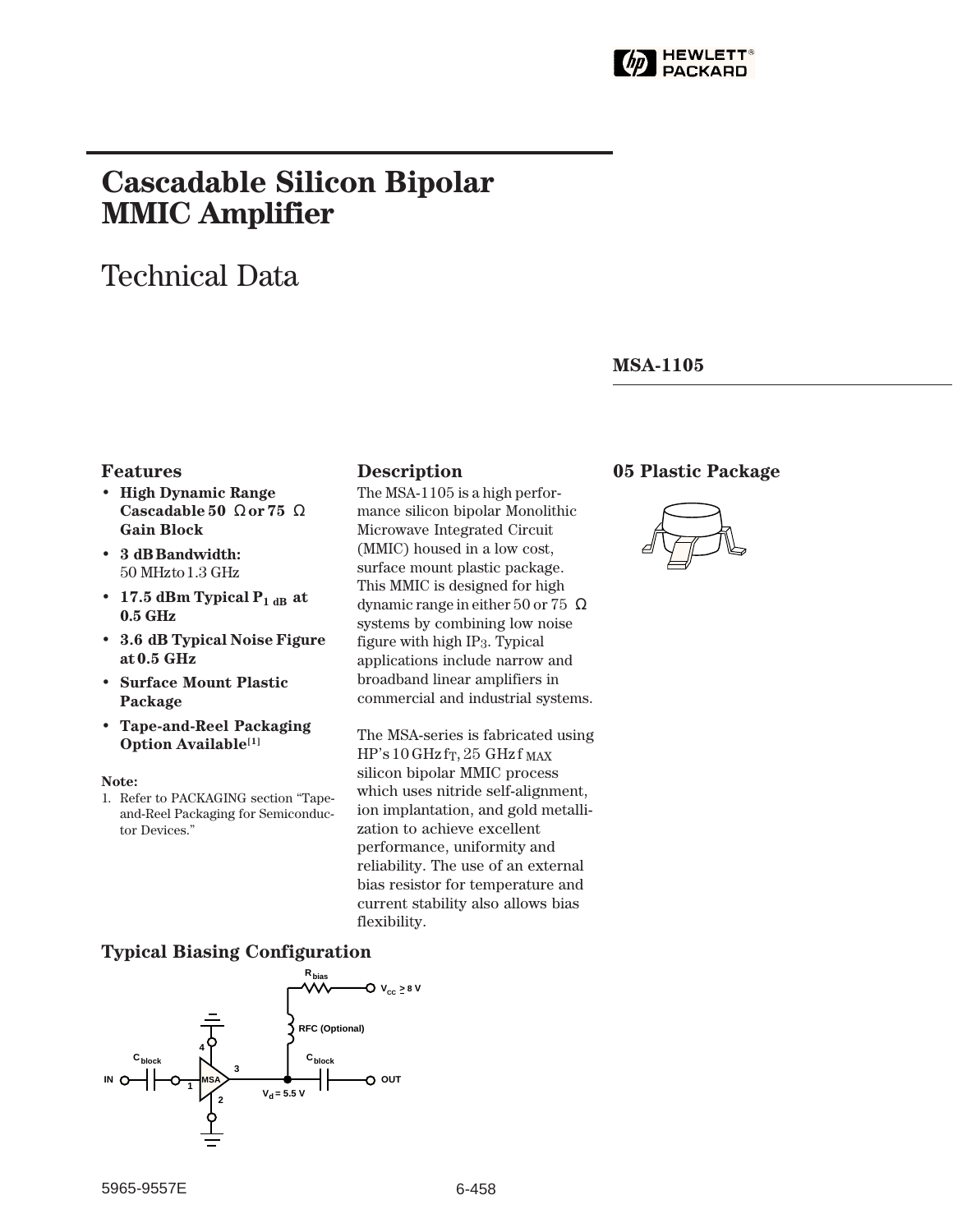**MSA-1105 Absolute Maximum Ratings**

| <b>Parameter</b>                   | <b>Absolute Maximum</b> <sup>[1]</sup> |
|------------------------------------|----------------------------------------|
| Device Current                     | 80 mA                                  |
| Power Dissipation <sup>[2,3]</sup> | $550 \,\mathrm{mW}$                    |
| RF Input Power                     | $+13$ dBm                              |
| Junction Temperature               | $150^{\circ}$ C                        |
| Storage Temperature                | $-65$ to $150^{\circ}$ C               |

**Thermal Resistance[2,4]:**  $\theta_{\rm jc} = 125$ °C/W

**Notes:**

1. Permanent damage may occur if any of these limits are exceeded.

2.  $T_{CASE} = 25^{\circ}C$ .

3. Derate at 8 mW/°C for T<sub>C</sub> > 124°C.

4. See MEASUREMENTS section "Thermal Resistance" for more information.

| <b>Symbol</b>       | Parameters and Test Conditions: $I_d = 60$ mA, $Z_0 = 50 \Omega$ | <b>Units</b>           | Min.     | Typ. | Max.      |     |
|---------------------|------------------------------------------------------------------|------------------------|----------|------|-----------|-----|
| $G_{P}$             | Power Gain ( $ S_{21} ^2$ )                                      | $f = 0.05$ GHz         | dB       |      | 12.7      |     |
|                     |                                                                  | $f = 0.5$ GHz          | dB       | 10.0 | 12.0      |     |
|                     |                                                                  | $f = 1.0$ GHz          | dB       |      | 10.5      |     |
| $\Delta G_P$        | <b>Gain Flatness</b>                                             | $f = 0.1$ to $1.0$ GHz | dB       |      | $\pm 1.0$ |     |
| $f_3$ <sub>dB</sub> | 3 dB Bandwidth <sup>[2]</sup>                                    |                        | GHz      |      | 1.3       |     |
| <b>VSWR</b>         | Input VSWR                                                       | $f = 0.1$ to $1.0$ GHz |          |      | 1.5:1     |     |
|                     | Output VSWR                                                      | $f = 0.1$ to $1.0$ GHz |          |      | 1.7:1     |     |
| NF                  | $50 \Omega$ Noise Figure                                         | $f = 0.5$ GHz          | dB       |      | 3.6       |     |
| $P_1$ dB            | Output Power at 1 dB Gain Compression                            | $f = 0.5$ GHz          | dBm      |      | 17.5      |     |
| IP <sub>3</sub>     | Third Order Intercept Point                                      | $f = 0.5$ GHz          | dBm      |      | 30.0      |     |
| $t_{\rm D}$         | Group Delay                                                      | $f = 0.5$ GHz          | psec     |      | 200       |     |
| $V_{\rm d}$         | Device Voltage                                                   |                        | V        | 4.4  | 5.5       | 6.6 |
| dV/dT               | Device Voltage Temperature Coefficient                           |                        | $mV$ /°C |      | $-8.0$    |     |

## **Electrical Specifications<sup>[1]</sup>,**  $T_A = 25$ **°C**

**Notes:**

1. The recommended operating current range for this device is 40 to 70 mA. Typical performance as a function of current is on the following page.

2. Referenced from 50 MHz gain (G<sub>P</sub>).

#### **Part Number Ordering Information**

| . .<br><b>Part Number</b> | <b>No. of Devices</b> | Container      |  |  |
|---------------------------|-----------------------|----------------|--|--|
| MSA-1105-TR1              | 500                   | 7" Reel        |  |  |
| <b>MSA-1105-STR</b>       | 10                    | Antistatic Bag |  |  |

For more information, see "Tape and Reel Packaging for Semiconductor Devices".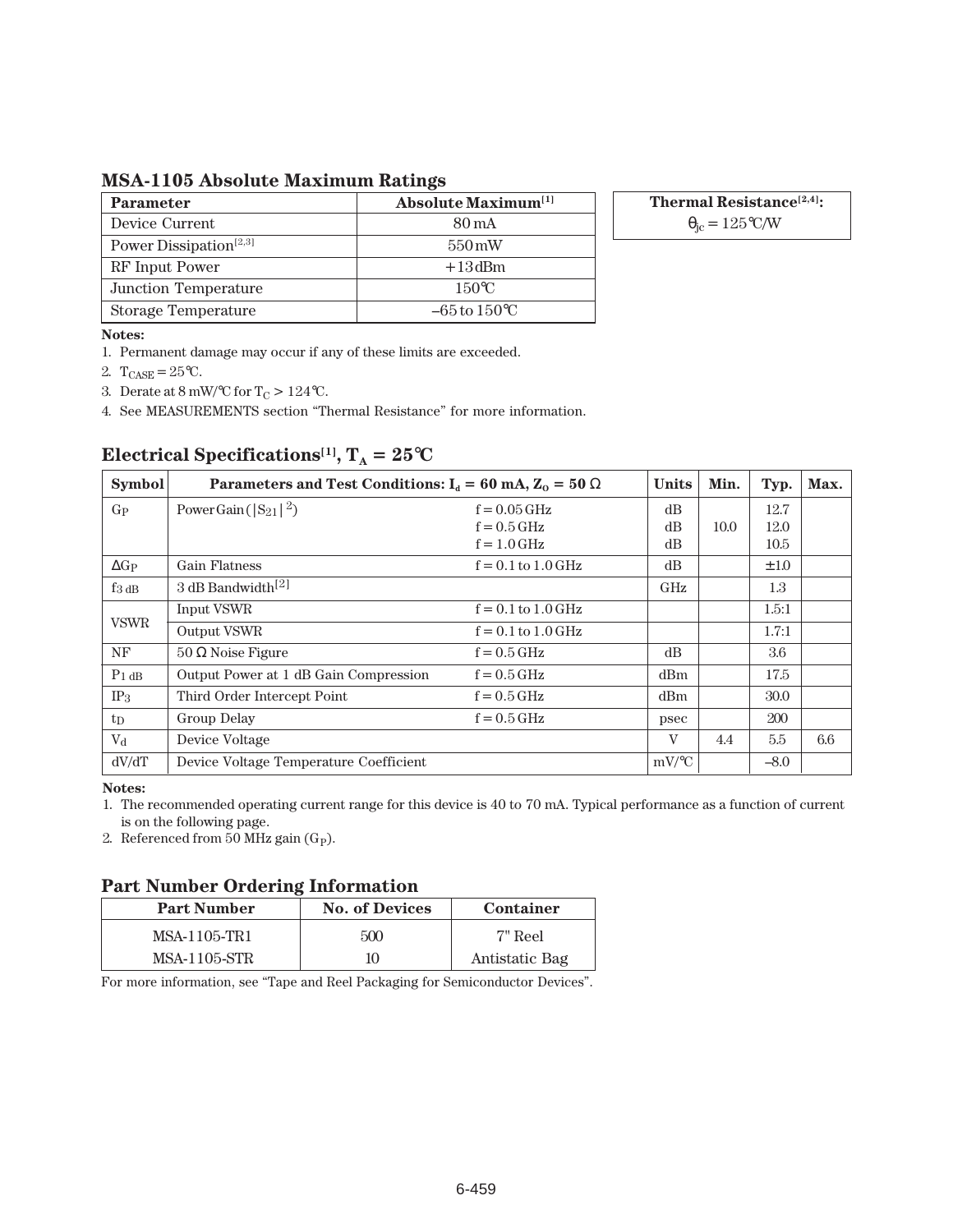| $S_{11}$<br>Freq. |     | $S_{21}$ |               |      | $S_{12}$ |               |      | $S_{22}$       |         |        |         |
|-------------------|-----|----------|---------------|------|----------|---------------|------|----------------|---------|--------|---------|
| <b>GHz</b>        | Mag | Ang      | $\mathbf{dB}$ | Mag  | Ang      | $\mathbf{dB}$ | Mag  | Ang            | Mag     | Ang    | $\bf k$ |
| .0005             | .80 | $-17$    | 19.0          | 8.94 | 171      | $-26.0$       | .050 | 51             | .81     | $-16$  | 0.53    |
| .005              | .26 | $-62$    | 13.9          | 4.98 | 163      | $-16.8$       | .144 | 15             | .26     | $-64$  | 0.93    |
| .025              | .07 | $-48$    | 12.8          | 4.36 | 174      | $-16.4$       | .151 | $\overline{4}$ | .08     | $-52$  | 1.08    |
| .050              | .06 | $-38$    | 12.7          | 4.33 | 174      | $-16.3$       | .153 | $\overline{2}$ | $.06\,$ | $-48$  | 1.08    |
| .100              | .05 | $-41$    | 12.7          | 4.31 | 170      | $-16.4$       | .152 | 3              | .06     | $-52$  | 1.09    |
| .200              | .06 | $-58$    | 12.6          | 4.26 | 162      | $-16.2$       | .155 | 5              | .08     | $-73$  | 1.08    |
| .300              | .07 | $-74$    | 12.4          | 4.19 | 154      | $-16.1$       | .157 | 7              | .10     | $-91$  | 1.07    |
| .400              | .09 | $-91$    | 12.2          | 4.10 | 146      | $-15.8$       | .163 | 8              | .12     | $-105$ | 1.06    |
| .500              | .10 | $-105$   | 12.0          | 4.00 | 138      | $-15.6$       | .166 | 8              | .14     | $-116$ | 1.05    |
| .600              | .11 | $-116$   | 11.8          | 3.88 | 131      | $-15.4$       | .171 | 10             | .17     | $-126$ | 1.04    |
| .700              | .13 | $-128$   | 11.5          | 3.76 | 123      | $-15.0$       | .178 | 11             | .18     | $-135$ | 1.03    |
| .800              | .15 | $-136$   | 11.2          | 3.63 | 116      | $-14.7$       | .184 | 11             | .21     | $-144$ | 1.01    |
| .900              | .16 | $-145$   | 10.9          | 3.49 | 109      | $-15.5$       | .188 | 11             | .22     | $-151$ | 1.01    |
| 1.000             | .18 | $-152$   | 10.5          | 3.37 | 102      | $-14.1$       | .197 | 11             | .24     | $-159$ | 1.00    |
| 1.500             | .28 | 174      | 8.8           | 2.75 | 72       | $-13.2$       | .219 | 7              | .31     | 170    | 1.00    |
| 2.000             | .38 | 150      | 7.1           | 2.28 | 48       | $-12.1$       | .248 | $\Omega$       | .34     | 151    | 0.99    |
| 2.500             | .46 | 133      | 5.6           | 1.90 | 28       | $-11.9$       | .254 | $-4$           | .38     | 134    | 1.02    |
| 3.000             | .53 | 118      | 4.2           | 1.62 | 11       | $-11.6$       | .262 | $-8$           | .40     | 122    | 1.04    |

**MSA-1105 Typical Scattering Parameters (Z<sub>O</sub> = 50**  $\Omega$ **, T<sub>A</sub> = 25 °C, I<sub>d</sub> = 60 mA)** 

A model for this device is available in the DEVICE MODELS section.

### **Typical Performance,**  $T_A = 25$ **°C,**  $Z_0 = 50 \Omega$

(unless otherwise noted)



Figure 1. Typical Power Gain vs.<br>Frequency, I<sub>d</sub> = 60 mA.





**Figure 2. Device Current vs. Voltage.**





**Figure 3. Output Power at 1 dB Gain Compression, Noise Figure and Power Gain vs. Case Temperature,**   $f = 0.5$  GHz,  $I_d = 60$  mA.